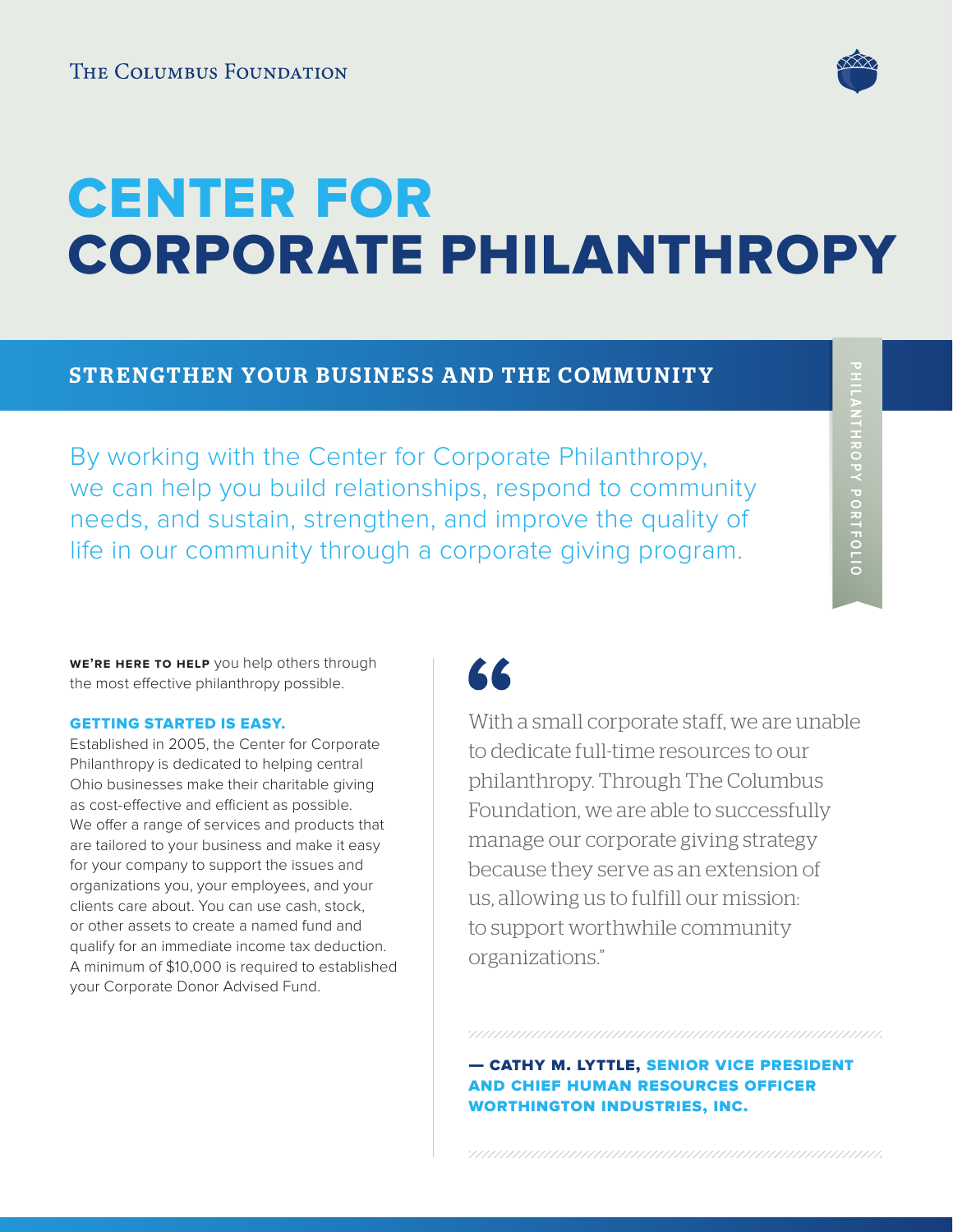## KEY BENEFITS BEST PRACTICES



A successful corporate philanthropic strategy goes beyond having a fund to invest in. The following are best practices to ensure your company meets its goals:

#### IDENTIFY OBJECTIVES AND BUSINESS INTERESTS

Outline what your business wants to accomplish through a giving program. Identify if there are corporate and community interests or needs that intersect. Contributions of time and money can be more powerful when focused on one or two areas, rather than scattered among multiple organizations.

#### DETERMINE A BUDGET

Two commonly used methods are a percentage of pre-tax net income or an annual budget item adjusted for current revenue and profit projections, availability of resources, and charitable giving of other like companies. Evaluate the feasibility of in-kind gifts of products, services, loaned employee expertise, or used equipment.

#### ENGAGE AND INVOLVE EMPLOYEES

Key management support is vital, but strategies for inclusiveness of all employees will create ownership and pride in the giving program. Invite employees to share in the giving process or offer a matching contribution program.

#### ORGANIZE A STRATEGY FOR GRANTMAKING

Have a plan for allocating your resources. A productive formula is to divide grantmaking into three areas: community, relationships, and relevant social issues. The first is dedicated to responding to the needs of the communities in which your business is active. The second is aimed at collaborating and sustaining relationships and business partnerships and by supporting organizations to which employees volunteer their time and devote personal dollars. The final area is aligned to business interests and products and the social issues that affect them. The important point is to increase the business value of your giving program while making positive community contributions.

#### FORM CRITERIA FOR YOUR GRANTMAKING

Although grants are limited to tax-exempt 501(c)(3) organizations, decide what other criteria is required for awarding grants. Know how the dollars or in-kind gifts will be used by recipients. Determine that the recipient will be a good steward of your grant by looking at past performance, governance, and current operations. Criteria is important whether your choice is to support an array of well-known charities or to narrow your focus to specific causes.

#### DESIGNATE A CONTACT PERSON TO MANAGE THE GIVING PROGRAM

The contact person can address questions from employees, management, community, and organizations. An assigned responsible party is essential to managing a focused and accountable giving program that develops into an integral part of the business structure.

#### ASSESS THE GIVING PROGRAM PERIODICALLY AND FINE TUNE **ACCORDINGLY**

Request reports from grant recipients to measure the impact and outcomes of your charitable dollars.

#### COMMUNICATE YOUR PRIDE

Being an active, caring corporate citizen illustrates pride and belief in the community and the organizations or causes supported. Design a communications plan that includes key messages and target audiences. This creates goodwill and builds trust among employees, consumers, and other relevant stakeholders. You may discover that others become involved, effectively advocating and communicating your story as they witness your positive contributions.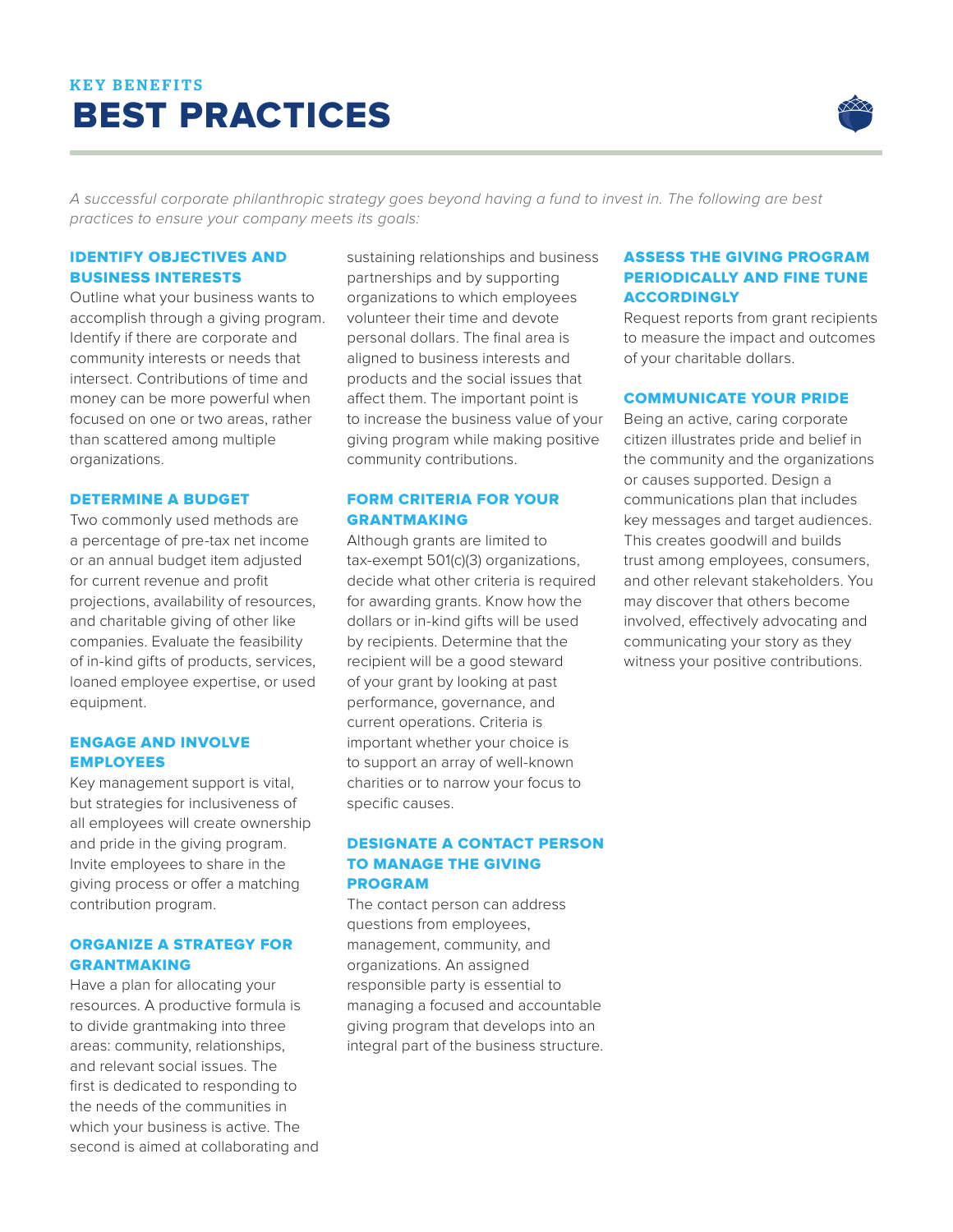## KEY BENEFITS CORPORATE FUNDS



A Corporate Fund through the Foundation's Center for Corporate Philanthropy makes giving effective and efficient for many reasons.

#### **EASY**

Depending on the fund type you create, Donor Advised, Scholarship, or Field of Interest, you can have automatic contributions made to organizations, or grants can be initiated online, by mail, or fax. Our secure, convenient, online fund management resource, The Giving Store, enables you to track your fund's activities 24/7.

#### FLEXIBLE

Your company can contribute to your fund when it is financially advantageous and leverage use of assets to sustain giving throughout the year. The Columbus Foundation can accept gifts of many types of assets, including stock and real property.

#### EFFICIENT

Your staff can focus their time and energy on operating a successful business while we handle the administrative tasks of philanthropy—investment of the fund assets, distribution of grants with your company identified as the donor, provision of financial reports, and tax reporting for the fund—all for a nominal administrative fee.

#### EMPLOYEE FRIENDLY

Involve your staff to create a culture of giving as well as community and corporate pride. This can be accomplished by launching a matching gifts program or by including your employees on an advisory committee.

#### CONSIDER A CORPORATE FUND IF YOU:

- **• Seek simplicity and ease in your giving**
- **• Prefer to manage all of your giving from a single account**
- **• Want to focus on giving to charities, not administrative details**
- **• Give to multiple nonprofit organizations and programs throughout the year**
- **• Seek to engage your employees on a new level through community involvement**
- **• Believe in supporting the organizations that serve the neighborhoods where your employees work, live, and play**

#### INCREASE THE POWER OF YOUR GIVING

Access and manage your fund via The Giving Store 24 hours a day, at columbusfoundation.org. The Giving Store is an easy-to-use online resource featuring more than 1,200 local nonprofit organizations. You can also review your fund(s) activity and make grants to the nonprofits you care about.